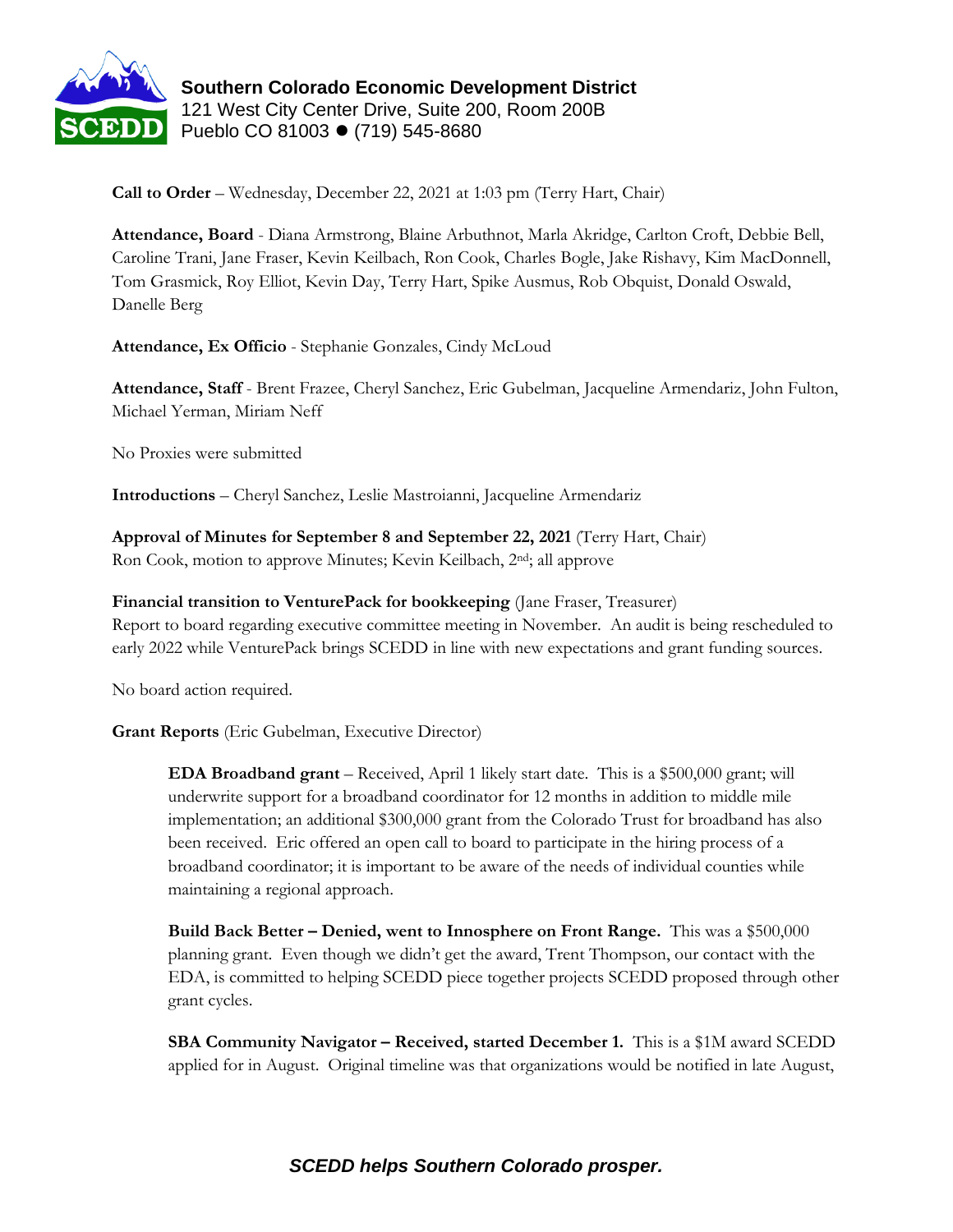

**Southern Colorado Economic Development District** 121 West City Center Drive, Suite 200, Room 200B Pueblo CO 81003 ⚫ (719) 545-8680

with a proposed start date in mid-September. Instead, grant announcements were made in November, with a Dec 1 start date.

**Custer County EDA Broadband** – SCEDD has taken responsibility for submittal. SCEDD has been assisting Custer County since May 2020 on their grant application for the 6 towers project. The project is down to nitty gritty technical issues as well as legwork. With Leslie arriving, SCEDD has capacity to assist with final leg details. SCEDD is committed to submitting a solid grant in the 2<sup>nd</sup> or 3<sup>rd</sup> week of January.

**Custer County Part Deux** – a complementary effort by Custer County BOCC and municipalities to apply for a USDA Connect grant to fund fiber connections. It is possible SCEDD will be involved in bringing together these related projects.

**CHFA and OEDIT grants** - \$45,000 in total grant award received for RLF study. These combined grants will fund a study project with CDFI to assist loan capacity and need in the SCEDD region.

**Potential \$1M grant to SBDC for Revolving Loan Fund for City of Pueblo**. Mayor has talked to SBDC head about giving SBDC \$1M from ARPA funds to loan out. It's unclear at this point if the fund would be strictly Pueblo focused or focused on the four member counties that Pueblo SBDC office serves. SBDC wants to be involved but they do not want to do loan processing. SCEDD is interested but coming in at the beginning stage of a process to see if we can or should start a RFL in this area. Eric, Brian Estrada of SBDC and Pueblo Mayor will be meeting next week. There is potential this could be a pilot program under Community Navigator with CDFI and mentorship from Kevin Wilkins, Eric's counterpart in the San Luis Valley. Eric will come back to the board in January with additional information. Board members interested in helping guide this should reach out to Eric.

**Huerfano Grants** – Huerfano is pursuing 2 EDA grants; one tourism grant focused on Fox Theatre, and an incubator grant. Both applications are on track to meet submittal deadlines.

**State of SCEDD and Budget Presentation** (Eric Gubelman, Leslie Mastroianni, Jacqueline Armendariz, Cheryl Sanchez, Michael Yerman, John Fulton)

Please refer to PowerPoint deck included in board packet

**2022 Preliminary Budget** (Eric Gubelman) Jane Fraser, motion to approve budget; Caroline Trani, 2nd; all approve

**Board moved to closed session at 2:49 pm**